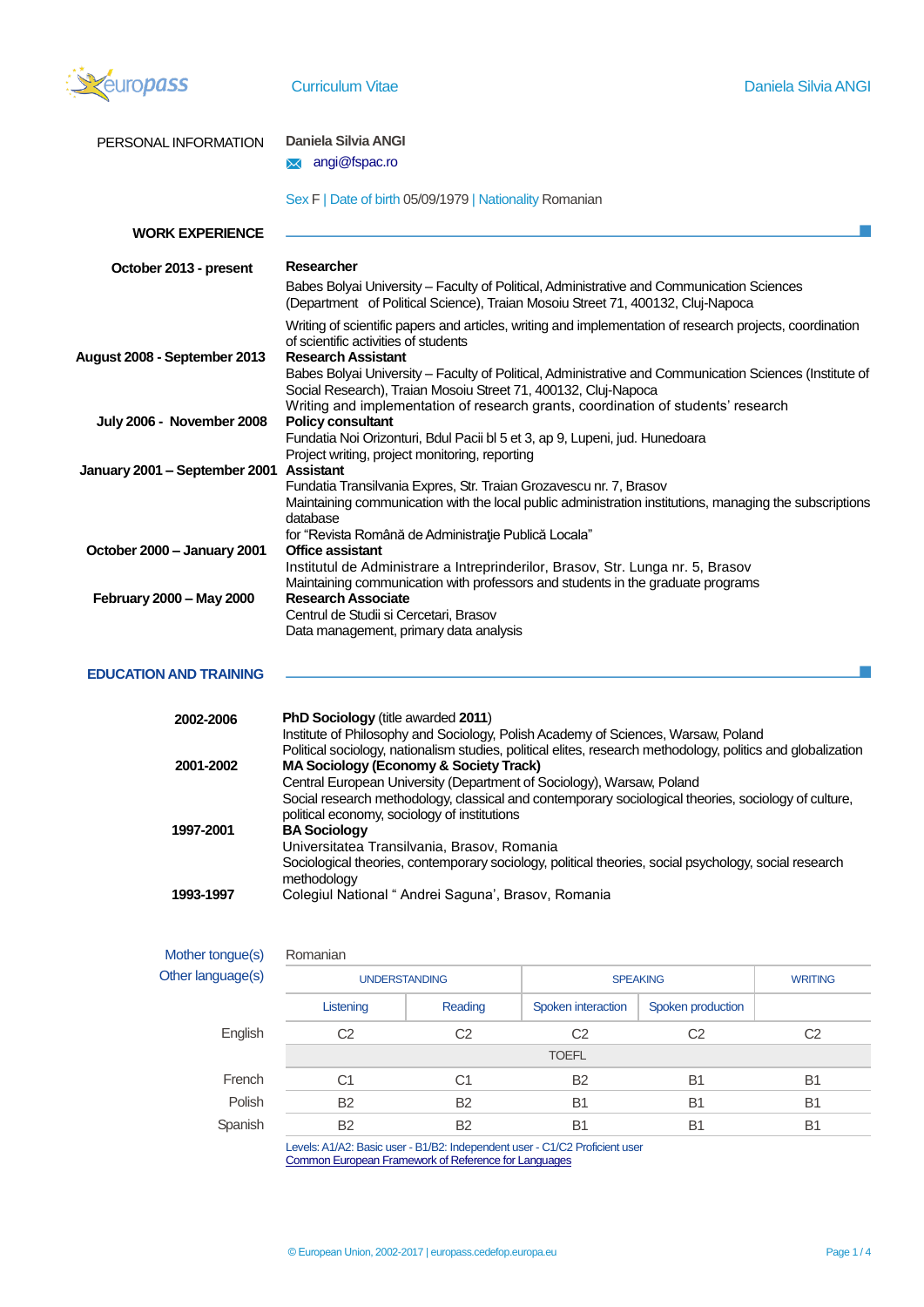

Communication skills Excellent communication and team work skills

## **Publications**

- Angi, Daniela (2017) "Tolerance, conservatism and religiosity a research note on Poland and Romania", *Europolis. Journal of Political Analysis and Theory* Vol. 11 No. 1, pp. 18-33.
- Angi, Daniela (2016) "Women and Citizenship. Is there a civic `gender gap` in Romania?", *Europolis*, Vol.10, Issue 2, pp. 153-164.
- Bădescu, Gabriel & Daniela Angi (2016) "The Political Resocialization of Romanian Migrants", *Psychological Research*, ISSN 1311-4700, Vol. 19, No. 1, pp. 31-41.
- Angi, Daniela (2015) 'Participation and Norms of Good Citizenship: A Discussion on Romania and Youth'. In *Europolis. Journal of Political Science and Theory.* Vol. 9. No. 2. pp. 91-112.
- Bădescu, Gabriel & Daniela Angi (2014) "Media Commitments and Trust in Europe. Effects of Media Systems on Generalized and Institutional Trust", *NISPAcee Journal of Public Administration and Public Policy.* Volume VII, No. 2. Winter 2014/2015, pp. 15-34.
- Angi, Daniela, ed. (2013) *Trust, Social Capital and Democratic Participation. A Literature Review*, Cluj: Accent.
- Angi, Daniela (2013) 'Trust, social capital and membership in associations', in '*Trust, Social Capital and Democratic Participation. A Literature Review*', ed. Daniela Angi, Accent Publisher, Cluj-Napoca, 2013, pp. 33-55.
- Angi, Daniela (2011) "Three instances of Church and anti-communist opposition: Hungary, Poland and Romania", in *Journal for the Study of Religions and Ideologies*, Vol. 10, No. 28, Spring 2011, pp. 21-64.
- Angi, Daniela (2010) "Beyond the boundaries of nation-state: Images of global civil society" in *Associations and Democracy in Romania*, ed. Gabriel Badescu, Accent, 2010, pp. 47-74.
- Burean, Toma & Daniela Angi (2010) "Educational Goals of Youth in Romania", in Studia Politica No. 1 / 2010, pp. 103-110.
- Angi, Daniela (2009) "Civil society, authority and the legitimation of political rule", in *Studia Politica* No. 1 / 2009, pp. 77-102.
- Angi, Daniela (2008) "More than National, less than Global? Social Movements under Globalizing Conditions", *Studia Politica*, Vol LIII, No. 1 / 2008, pp. 3-17.
- Angi, Daniela (2007) "Between Conformity and Resistance: Nationalism and Intellectuals in Romania under Communism", in *Faces of Post-communism. Central and Eastern Europe's Social, Political and Cultural Experiences*, Editor: Toma Burean, IFiS PAN Warsaw.
- Angi, Daniela (2005) "Beyond the boundaries of nation-state: Images of global civil society": in *Polish Sociological Review*, No. 1 (149), 2005, pp. 15-29.

### **Applied research publications**

- Bădescu, G., Negru Subtirica, O., Angi, D., Ivan. C. (2017) *Profesor in Romania. Cine, de ce, in ce fel contribuie la educatia elevilor in scolile romanesti?* Friedrich Ebert Stiftung, FES Bucuresti.
- Bădescu, G., Petre, N. & Angi, D. (2016) *Bunăstarea copilului din mediul rural*. Cluj: Risoprint. ISBN 978-973-53-1779-9.
- Bădescu, G., Petre, N. & Angi, D. (2014) *Bunăstarea copilului din mediul rural*. Cluj: Risoprint. ISBN 978-973-53-1290-9.
- Angi, D., Badescu, G., Curt, C., Greab, C., Teampau, P., Paul, C. (2014) ,Discursul instigator la ura in Romania.' (Hate Speech in Romania). Fundatia pentru Dezvoltarea Societatii Civile, Bucuresti, Romania.
- Angi, Daniela, Cosmin Marian, Bogdan Radu, Cristina Rigman (2009) ""Reprezentarea politica si votul romanilor din strainatate", in *Reprezentarea diasporei si votul romanilor din strainatate*, Fundatia Soros, 2009, pp. 12-50, ISBN 978- 973-0-06658-6.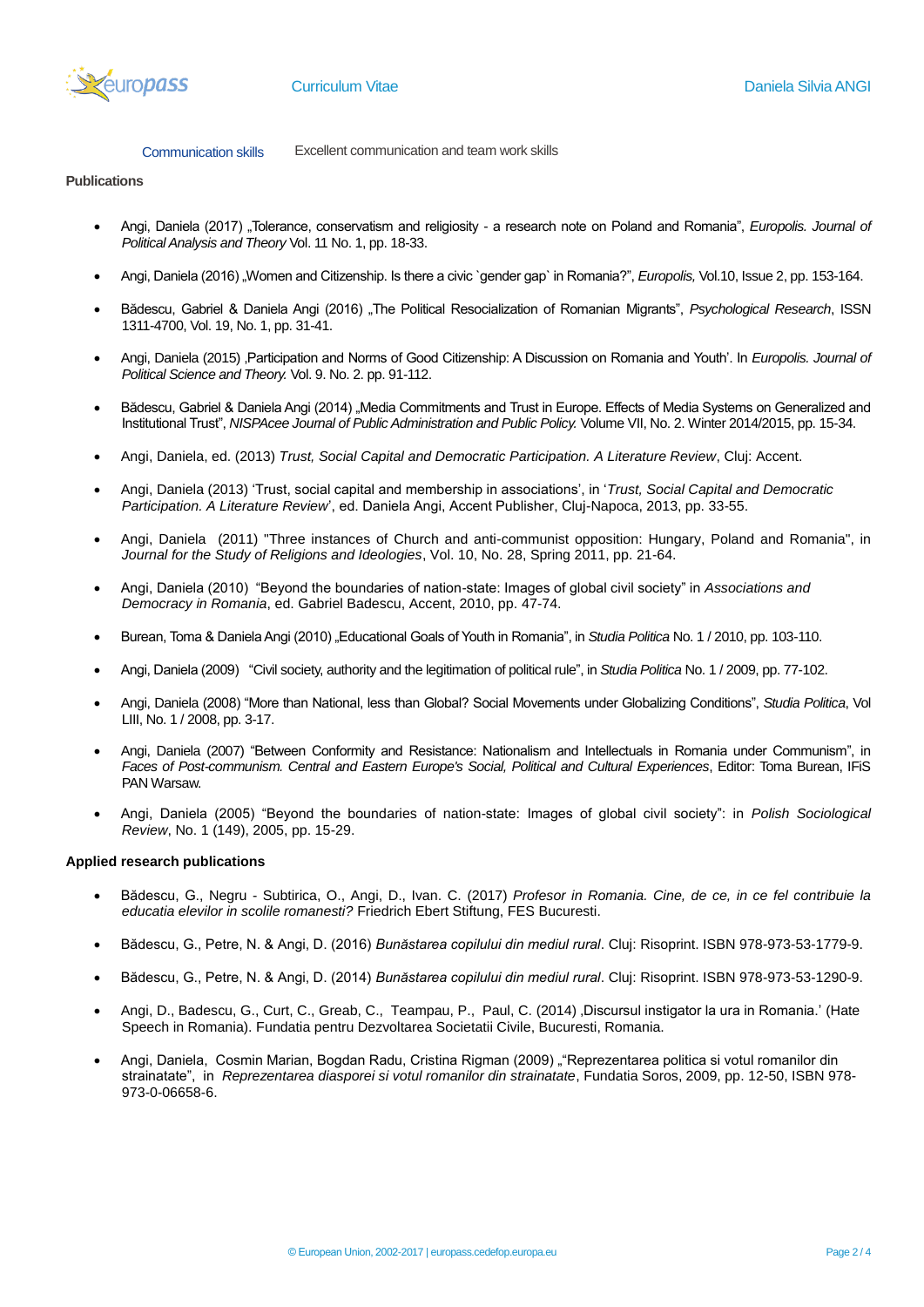

### **Scientific research projects**

- 2017-present: Researcher in the research project "Democratic citizenship, inequalities and social polarization: a longitudinal and multilevel study", Babes Bolyai University (project manager Gabriel Badescu).
- 2015-2017: Researcher in the research project "Religious organizations and social capital of youth in post-communist countries", Babes Bolyai University (project manager Bogdan Radu).
- 2015-2017: Researcher in the research project "Embodied citizenship: women's emancipation in Communist Romania", Babes Bolyai University (project manager Petruta Teampau)
- 2011-2015: Researcher in the research project "Social trust, Diversity and Institutions: A Longitudinal and Experimental Study" Babes Bolyai University (project manager Gabriel Badescu).

### **Applied research projects**

- 2018: member of the Center for the Study of Democracy team for the international study FES Youth Studies Southeast Europe 2018 (Friedrich Ebert Foundation)
- 2016 2017: Center for the Study of Democracy (Department of Political Science, Faculty of Political, Administrative and Communication Sciences): "Analyzing educational achievement of 15-Year-Olds in Romania", financed by Open Society Institute

#### **Conference presentations**

- 'Participation, political efficacy and citizenship: Romanian youth as a case study', Society for Romanian Studies (SRS), Bucharest, June 2018.
- 'Finding One's Way: educational and professional benchmarks of Romanian youth', SSEA Self and Identity in Emerging Adulthood Conference, Cluj-Napoca, May 2018.
- "Women and public life under communism. An analysis of the discourse and practice of citizenship in Romania" (with Petruța Teampău). Timisoara Conference of Political Science, Timisoara, March 2018.
- "Civic and Political Participation among Young Women in Romania: An Inquiry into the Understanding and Practice of Citizenship", International Conference of Political Research – SCOPE. Science of Politics, București, May 27-28, 2017.
- "Young Women and Active Citizenship in Romania: understanding the role of family in shaping participatory practices" 13th Conference of the European Sociological Association, (Un)Making Europe: Capitalism, Solidarities, Subjectivities, Athens, Greece, August 29 – Sept 1, 2017.
- "Effects of Religiosity on Attitudes towards Immigration in Romania", the Annual Conference of the Romanian Network for Migration Studies – "Migration from and towards Romania. Research, Policy and Practice", Cluj-Napoca, 5-6 Sept. 2017.
- "Young People and Religion: A Private or a Wider Matter? An Exploratory Inquiry of Romanian and Polish Youth", International Conference of Political Research – SCOPE. Science of Politics, București, May 27-28, 2017.
- "Women and public life under communism. An analysis of the discourse and practice of citizenship in Romania" (with Petruța Teampău). ESA RN 36 Midterm Conference – Social transformations new challenges, practices and critique, Sibiu, September 2016.
- "Education and democratic attitudes. Insights from Central Eastern Europe" (with Gabriel Bădescu) Social sciences and the contemporary challenges. 20 years of teaching sociology at the University of Oradea, Oradea, June 9-10, 2016.
- "Women, civic engagement and political participation. Insights from Romania", International Conference of Political Research SCOPE. Science of Politics, București, May 2016.
- "Social capital: a plurality of theoretical perspectives and how to benefit from them in the empirical research of youth". *Conferința:*  International Conference of Political Research – SCOPE. Science of Politics, București, May 2016.
- 'Civic apathy versus civic involvement. A study on the Romanian youth' Prepared for the 10th Convention of the Central and East European International Studies Association (CEEISA), Cluj-Napoca, Romania, June 12-14, 2014.